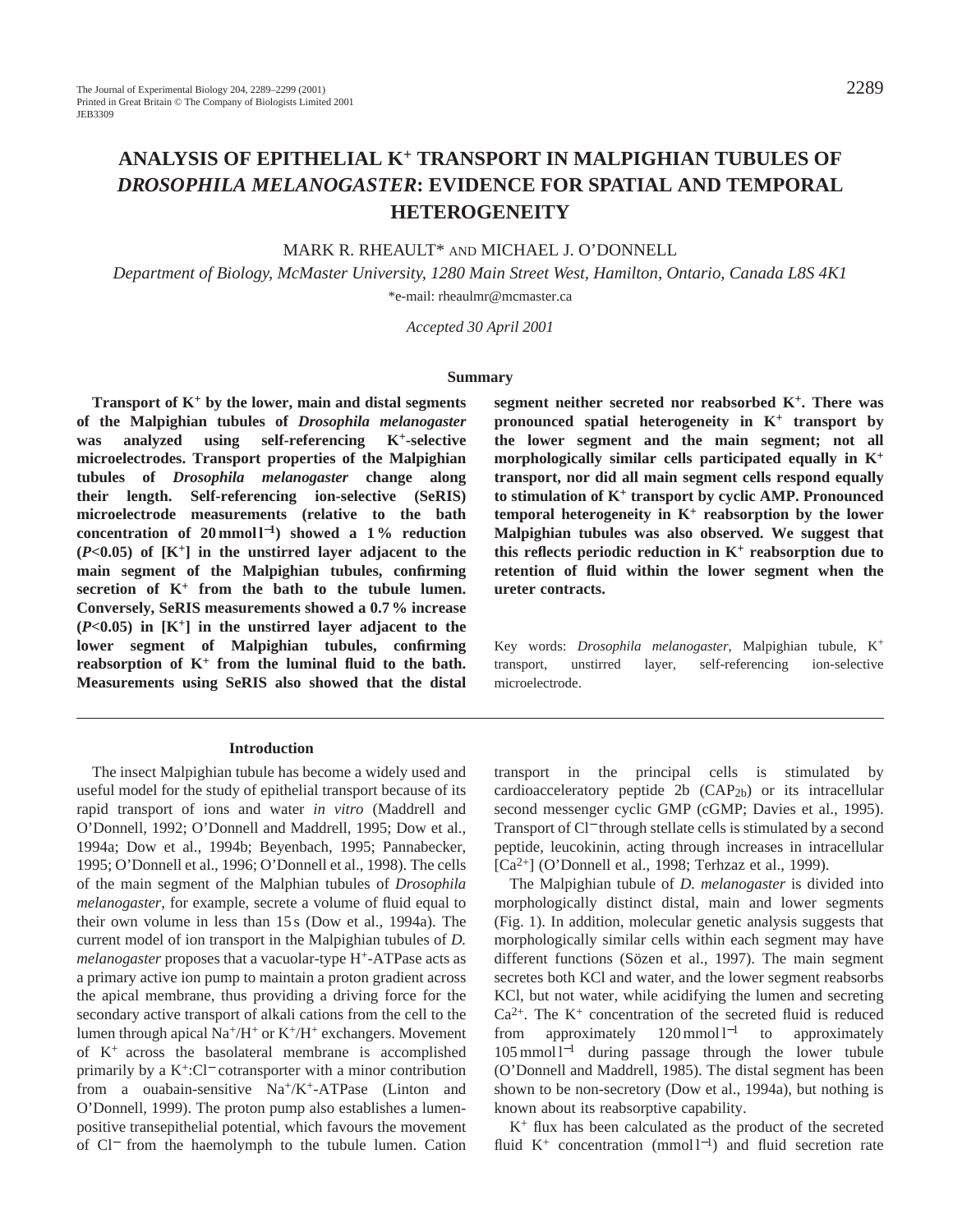Fig. 1. Schematic diagram (not to scale) showing the self-referencing ionselective (SeRIS) microelectrode for the study of  $K^+$  transport by isolated Malpighian tubules. The individual segments of the Malpighian tubule and their relationship to the ureter are shown. At all sites, the SeRIS microelectrode was vibrated over a distance of 100 µm near the basolateral surface of the tubule.



(nl min<sup>−</sup>1) in previous studies of Malpighian tubules. Secreted fluid  $[K^+]$  can be measured by X-ray microanalysis (Van Kerkhove et al., 1989) or using  $K^+$ -selective microelectrodes (O'Donnell et al., 1996). An alternative approach, useful for rapidly transporting Malpighian tubules, is to position an extracellular K+-selective microelectrode in the unstirred layer adjacent the basolateral membrane. This approach showed a reduction of  $[K^+]$  in the unstirred layer relative to that in the bathing medium 1 cm distant from the *Rhodnius prolixus* Malpighian tubule. This reduction is consistent with secretion of  $K^+$  from bath to lumen. Increases in  $[K^+]$  in the unstirred layer, consistent with reabsorption of  $K^+$  from lumen to bath, are seen in the reabsorptive segment of the Malpighian tubule of *Rhodnius prolixus* (Collier and O'Donnell, 1997). This use of static extracellular microelectrodes is limited by the associated electrical noise and drift (Kochian et al., 1992). A more sensitive technique involves a self-referencing ionselective (SeRIS) microelectrode positioned at various sites along the basolateral surface of the tubules. In this paper, SeRIS measurements of  $K<sup>+</sup>$  concentration gradients in the unstirred layer were used to monitor secretion or reabsorption in different segments of the Malpighian tubules. The data also show that there can be substantial temporal and/or spatial variability of  $K^+$  transport within each segment.

#### **Materials and methods**

#### *Experimental animals*

*Drosophila melanogaster* (Oregon R strain) were maintained in laboratory cultures according to procedures described by Ashburner (Ashburner, 1989). All experiments were carried out at room temperature (21–25 °C). Anterior Malpighian tubules of female flies, 4–7 days post-emergence, were used in all experiments. Only the anterior tubules of *D. melanogaster* have a morphologically distinct distal segment, which was of interest in this study.

### *Dissection and secretion assay*

Procedures for dissection of Malpighian tubules and fluid secretion assays have been described previously (Dow et al., 1994a). Briefly, pairs of Malpighian tubules joined by a common ureter were dissected out under a *Drosophila* saline consisting of (in mmol  $l^{-1}$ ): 117.5 NaCl, 20 KCl, 2 CaCl<sub>2</sub>, 8.5 MgCl<sub>2</sub>·6H<sub>2</sub>O, 20 glucose, 10.2 NaHCO<sub>3</sub>, 4.3 NaH<sub>2</sub>PO<sub>4</sub> and 8.6 Hepes. The saline was titrated with NaOH to pH 7. Pairs of isolated tubules were transferred on fine glass probes from the dissecting saline to 10 µl droplets of standard bathing medium (SBM), under paraffin oil. SBM was a 1:1 mixture of standard *Drosophila* saline and Schneider's *Drosophila* medium (Sigma). One tubule of each pair was pulled out of the bathing droplet and wrapped around a fine steel pin until the common ureter of the tubules was positioned within the oil just outside the bathing droplet.

Droplets secreted by the Malpighian tubules formed at the end of the ureter and were collected with a glass probe under paraffin oil. Droplet diameters (*d*) were measured using an ocular micrometer, and droplet volume (nl) was calculated as π*d*3/6. Secretion rate (nl min−1) was calculated by dividing the droplet volume by the time (min) over which the droplet was formed.

For each experiment, up to 18 tubules were allocated at random to two groups, experimental and control. In some experiments, tubule fluid secretion was stimulated by the addition of cyclic AMP (cAMP) or cGMP, or inhibited by the addition of NaCN. Secreted droplets were collected for the first 30 min to establish a baseline rate of secretion. After 30 min, drugs were added, and secreted droplets were collected over 10 min intervals for a further 30 min.

#### *Construction of K+-selective microelectrodes*

The construction of liquid membrane ion-selective microelectrodes has been described in detail (Kühtreiber and Jaffe, 1990; Piñeros et al., 1998; Smith et al., 1994). Briefly, 1.5 mm diameter non-filamented glass capillary tubes (TW150- 4; World Precision Instruments Inc., Sarasota, FL, USA) were first cleaned by washing in nitric acid. Capillaries were then pulled on a programmable horizontal puller (P-97 Flaming-Brown, Sutter instrument Co., Novato, CA, USA) using a three-stage pulling procedure. The resulting microelectrode had a shank of approximately 4 mm and a tip diameter of approximately  $2-4 \mu m$ . Microelectrodes were heated (200 °C, 30 min), silanized by vapour phase treatment with *N*,*N*-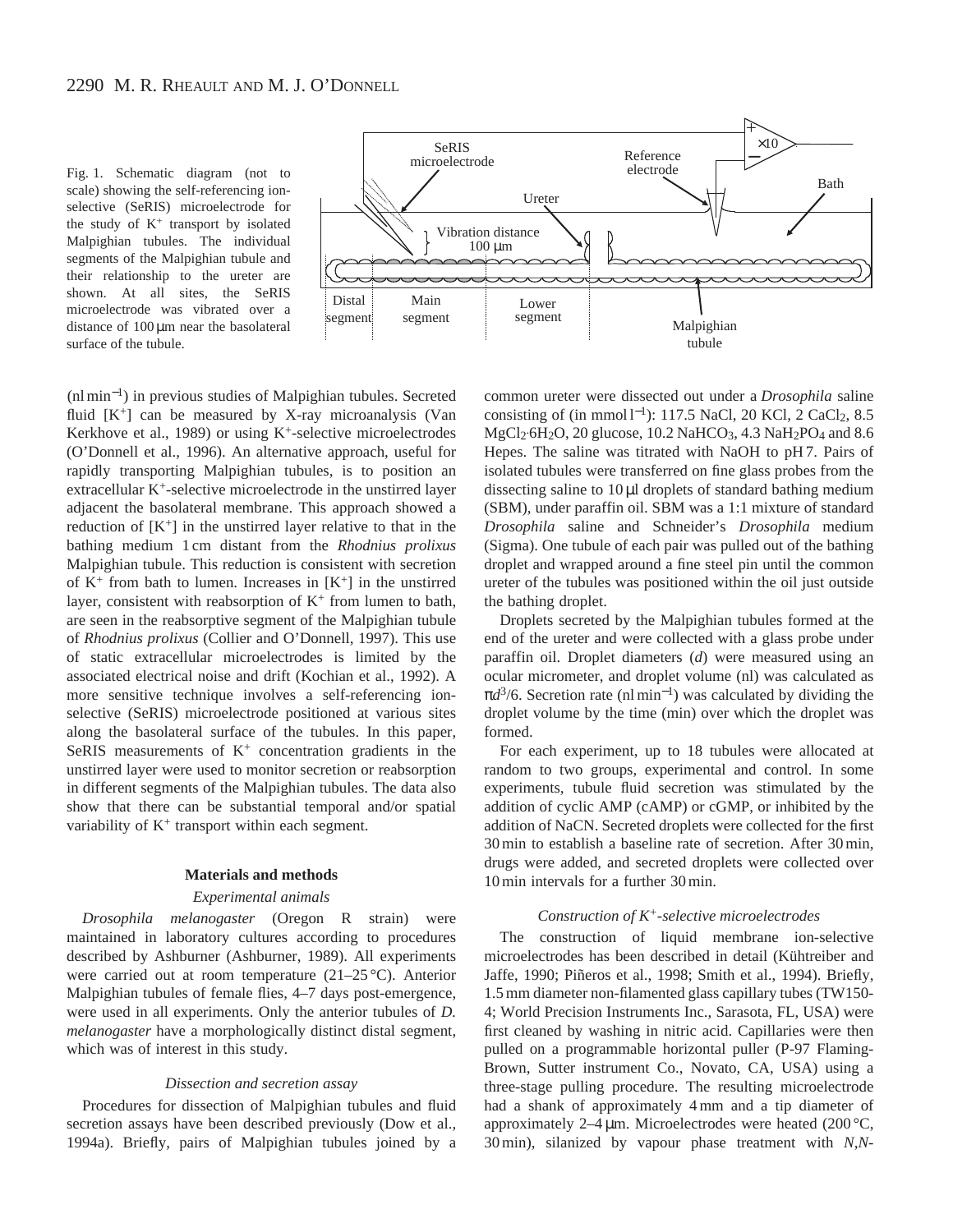dimethyltrimethylsilylamine (200 °C, 30 min), cooled and then stored in an air-tight chamber over desiccant until use. Immediately prior to use, microelectrodes were back-filled with 100 mmol l<sup>-1</sup> KCl to a column length of approximately 1.5 cm. The KCl solution was forced to the tip by application of air pressure. The microelectrode tip was then front-filled with a short column length  $(180-200)\,\mu\text{m}$  of potassium ionophore ( $K^+$  ionophore I–Cocktail B; Fluka Chemical Co., Ronkonkoma, NY, USA). Electrical contact between the microelectrode and the head stage of the self-referencing probe apparatus was made through a chlorided silver wire (WPI EHBI; World Precision Instruments, Sarasota, FL, USA). The reference electrode consisted of a 10 cm long, 1.5 mm diameter glass capillary tube (TW150-4) filled with a mixture of 3 mol l<sup>−1</sup> KCl and 1 % agar and inserted into a microelectrode holder half-cell filled with 3 mol l−<sup>1</sup> KCl (WPI MEH3S; World Precision Instruments, Sarasota, FL, USA).

### *Self-referencing ion-selective microelectrode (SeRIS) systems*

Technical and theoretical aspects of SeRIS microelectrodes have been described previously (Kühtreiber and Jaffe, 1990; Kochian et al., 1992; Smith et al., 1994; Piñeros et al., 1998). Briefly, the system used in this study utilized an orthogonal array of computer-controlled stepper motors (CMC-4, Applicable Electronics Inc., Forrestdale, MA, USA) fitted to a set of translator stages (Newport Corp., Fountain Valley, CA, USA). The stepper motors accomplished both coarse positioning and vibration of the microelectrode in three dimensions with submicrometre accuracy and repeatability. At each measurement site, the electrode was vibrated perpendicular to the Malpighian tubule surface between two positions separated by  $100 \mu m$  (Fig. 1). Voltage measurements were taken at each extreme of the vibration and amplified using an IPA-2 ion/polarographic amplifier (Applicable Electronics Inc., Forrestdale, MA, USA). The signal first undergoes a 10 fold followed by a 100-fold amplification step for a total signal amplification of 1000-fold. A voltage difference was calculated from the signals at each position. Voltage differences were then converted into  $K^+$  concentration differences using a standard microelectrode calibration curve that related voltage output to  $K^+$  concentration in solution. Although  $K^+$ -selective electrodes measure  $K<sup>+</sup>$  activity and not concentration, data can be expressed in terms of concentrations if it is assumed that the  $K^+$  activity coefficient is the same in the calibration solutions and in the bathing saline. The highly sensitive selfreferencing system allowed the resolution of voltage differences as small as  $10 \mu V$ , corresponding to differences in K+ concentration (in bathing medium containing 20 mmol l−<sup>1</sup>  $K^+$ ) as small as 0.04 %.

The SeRIS microelectrode was viewed using an inverted microscope (TMS, Nikon) equipped with a video camera. A Pentium PC computer running automated scanning electrode technique (ASET) software (Sciencewares, East Falmouth, MA, USA) controlled the movement of the microelectrode for both electrode positioning and vibrational amplitude. The software also allowed for the visual display of the voltage differences and the programming of a user-defined automated scanning protocol. Measurements were made by moving the probe to the site of interest, then by vibrating the electrode at a frequency of  $0.14 \text{ Hz}$  with an amplitude of  $100 \mu m$  using the Move, Wait and Sample parameters of the ASET software. First, the probe moved to one extreme of the 100 µm excursion. The probe then remained stationary during the wait period to allow ion gradients near the tubule to reestablish after the localized stirring during the movement period. No data were collected during the wait period. Lastly, the probe voltage was recorded during the sampling period. The probe was then moved to the other extreme of the  $100 \mu m$ excursion, followed by another wait and sample period. Each move, wait and sample cycle at each extreme of probe excursion was complete in 7 s. A flux measurement requires measurement at both extremes of probe excursion, for a total of 14 s.

### *Calculation of SeRIS electrode efficiency*

A potassium source was used to generate a  $K^+$  gradient to test the efficiency of a self-referencing  $K^+$ -selective microelectrode. The source was constructed by filling a blunt micropipette (tip diameter approximately  $10 \mu m$ ) with 100 mmol l−<sup>1</sup> KCl plus 0.5 % (w/v) agar and placing this in a 35 mm Petri dish filled with SBM containing a background  $K^+$ concentration of 20 mmol l<sup>−</sup>1. The dish was left undisturbed for 30 min before any measurements were taken to permit  $K^+$ diffusion between the source and the bathing medium to reach a steady state. Agar was included in the source pipette to minimize bulk water flow into the pipette. Convective disturbances were minimized by placing the tips of both source and measuring electrodes within  $50 \mu m$  of the bottom of the dish.

Theoretical values for the  $K^+$  gradient generated at the tip of the source pipette were calculated according to the following equation (Piñeros et al., 1998):

$$
\Delta V = S[(-U\Delta r)/(C_{\rm B}r^2 + Ur)]/2.3, \qquad (1)
$$

where ∆*V* is the change (in mV) over the vibration excursion of the electrode, *S* is the slope of the electrode calibration, *r* is the distance from the source, ∆*r* is the amplitude of vibration,  $C_B$  is the background concentration of  $K^+$  and  $U$  is an empirical constant.

The constant *U* was calculated by generating a calibration curve for the microelectrode to characterize its response. A series of static  $K^+$  electrode voltage readings were taken at known distances from the  $K^+$  source. The term static is used to indicate that the electrode was not vibrated at each site. The millivolt readings were converted to  $K^+$  activity values using the calibration curve. Plotting these activity values (*C*) *versus* the inverse of the distance from the  $K^+$  source  $(1/r)$  resulted in a line with a slope of *U*, according to the equation:

$$
C = C_{\rm B} + U/r, \tag{2}
$$

The empirical constant *U* was then substituted into equation 1 and used to calculate the theoretical voltage change over a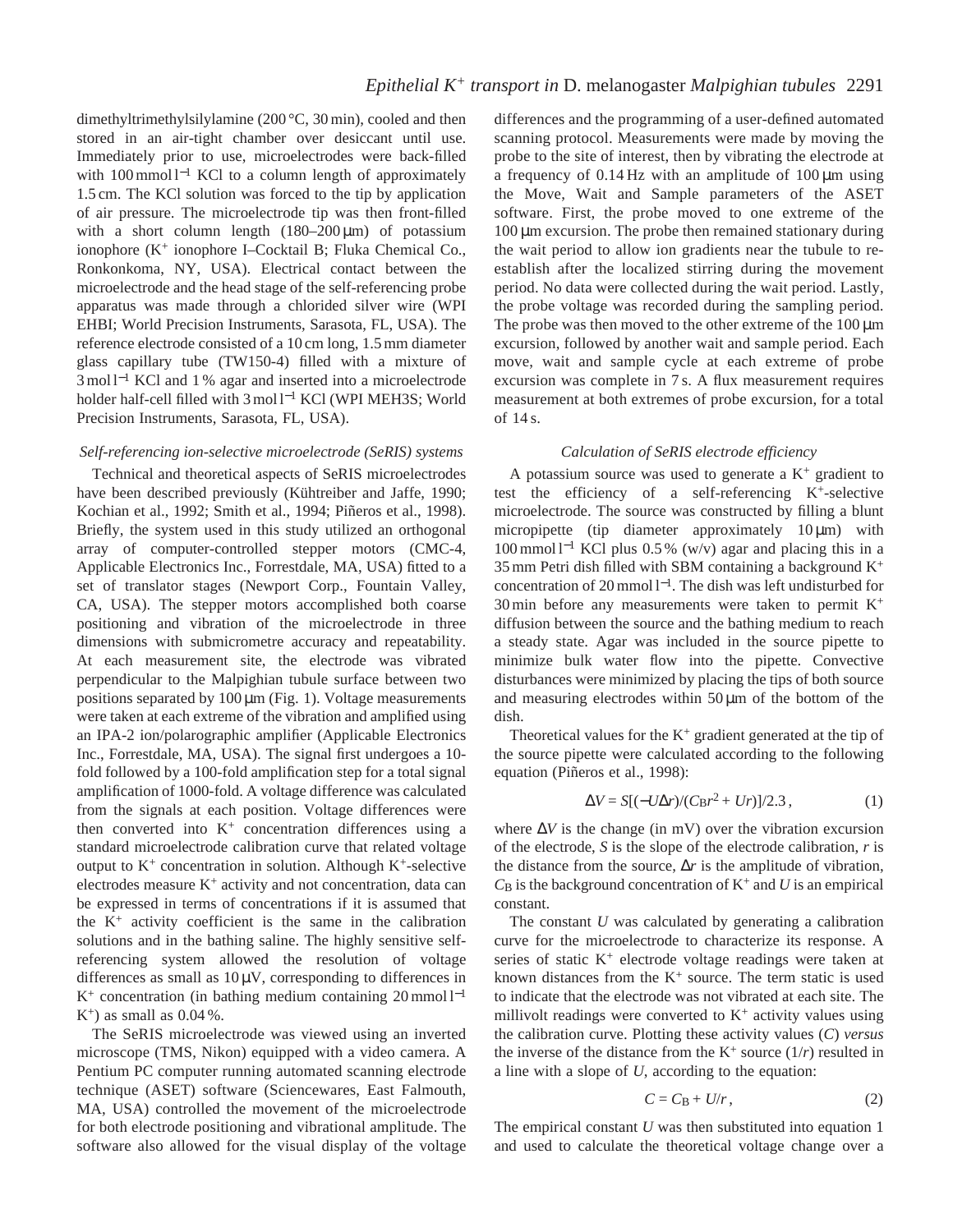# 2292 M. R. RHEAULT AND M. J. O'DONNELL

vibrational distance at a known distance from the source. Actual experimental measurements of the voltage using the self-referencing  $K^+$  microelectrode at the same distances were plotted. Using the method of Piñeros et al. (Piñeros et al., 1998), electrode efficiency was calculated as the ratio of the slope of the experimental data to the slope of the theoretical data.

### *Measurement of ion fluxes*

Ion fluxes were calculated according to Fick's first law of diffusion:

$$
J_{\rm K} = D_{\rm K}(C_1 - C_2)/\Delta x\,,\tag{3}
$$

where  $J_K$  is the net flux of K<sup>+</sup> (pmol cm<sup>-2</sup> s<sup>-1</sup>),  $D_K$  is the diffusion constant for K<sup>+</sup> (1.9×10<sup>-5</sup> cm<sup>-2</sup> s<sup>-1</sup>; Robinson and Stokes, 1968),  $C_1$  and  $C_2$  are the K<sup>+</sup> concentrations (pmol cm<sup>−</sup>3) at the two extremes of the vibration, and ∆*x* is the amplitude of the vibration (cm).

For transport studies, Malpighian tubules were dissected as described above for fluid secretion experiments. Tubules were then transferred to a 35 mm Petri dish and bathed in 2 ml of SBM. To improve the optics, a 1.25 cm diameter hole was cut out of the bottom of the dish and a  $22 \text{ mm}^2$  glass coverslip (VWR Scientific Inc, thickness no. 1) was sealed in place using paraffin wax. The glass slide was coated with poly-L-lysine (125 µg ml<sup>−</sup>1) to facilitate tubule adhesion. Anterior tubules were positioned such that the pair of tubules spanned a straight line at right angles to the ureter. Flux measurements were carried out at different positions along the length of the tubule. Microelectrodes were vibrated perpendicular to the surface of the tubule with an amplitude of  $100 \mu m$  such that the extremes of the vibration were at  $10$  and  $110 \mu m$  from the tubule surface. All experiments were conducted at room temperature  $(21-25 \degree C)$ . Note that all reported flux measurements refer to free solution flux and are not direct measurements of transepithelial flux.

#### *Chemicals*

Stock solutions of cAMP, cGMP and NaCN (Sigma) were prepared in saline and diluted in a 1:1 mixture of standard *Drosophila* saline and Schneider's insect medium (Sigma).

### *Data analysis and statistical analyses*

Data were analyzed using Microsoft Excel. Values are reported as means  $\pm$  s.e.m.; *N* is the number of tubules for fluid secretion studies or  $K^+$  flux measurements. Where error bars are not visible in the figures, they are smaller than the symbol used. Where appropriate, the significance of differences between control and experimental groups or between different treatments was assessed using Student's *t*-tests (two-tailed) with *P*=0.05 as the critical level.

#### **Results**

### *Calibration of K+-selective microelectrodes*

The mean slope for all  $K^+$  microelectrodes used in this study and calibrated in 15 and 150 mmol  $l^{-1}$  K<sup>+</sup> solutions was



Fig. 2. Calibration curve for  $K^+$  microelectrodes in KCl solutions of 1–600 mmol l<sup>−</sup>1. Data points are mean responses ± S.E.M. of four different electrodes; standard errors are smaller than the symbol used. The solid line (slope 52.7 mV per decade) is the linear regression  $(r^2=0.992, P=0.0002)$ .

53.3±0.3 mV per decade change in K<sup>+</sup> concentration (*N*=54). K+-selective microelectrode voltage was linear over a range of K+ concentrations from 1–600 mmol l−<sup>1</sup> expressed as log[KCl] (Fig. 2).

### *Efficiency measurements*

A  $K^+$  source was used to generate an artificial  $K^+$  gradient in solution, and then a series of static millivolt readings were taken at known distances from the calibration source. The selfreferencing K+ microelectrode was then used to measure the same  $K^+$  gradient (Fig. 3) to determine the efficiency of the electrode in detecting a known  $K^+$  gradient. The experimentally measured  $K^+$  gradient had a chord slope of −230.6 mV cm−<sup>1</sup> between 0.035 and 0.01 cm from the source, in contrast to the theoretical value of −270.3 mV cm−<sup>1</sup> over the same range of distances. The ratio between the experimental and theoretical slopes yielded an efficiency of 85 % for the selfreferencing K+-selective microelectrode system. True K+ fluxes were therefore calculated by dividing the measured fluxes by 0.85. Similar efficiency values (79–86 %) have been found by other users for similarly constructed SeRIS K+ microelectrodes (J. G. Kunkel, University of Massachusetts, Amherst, MA, USA, personal communication).

### *Analysis of K<sup>+</sup> fluxes in unstimulated tubules*

In the following experiments, positive voltage differences denote an increase in  $K^+$  concentration of the unstirred layer near the basolateral surface of the tubule (i.e.  $K^+$  efflux). This increase would occur in response to  $K<sup>+</sup>$  reabsorption from the tubule lumen to the bath. A negative voltage denotes a decrease in  $K^+$  concentration of the unstirred layer near the basolateral surface of the tubule (i.e.  $K^+$  efflux). This decrease would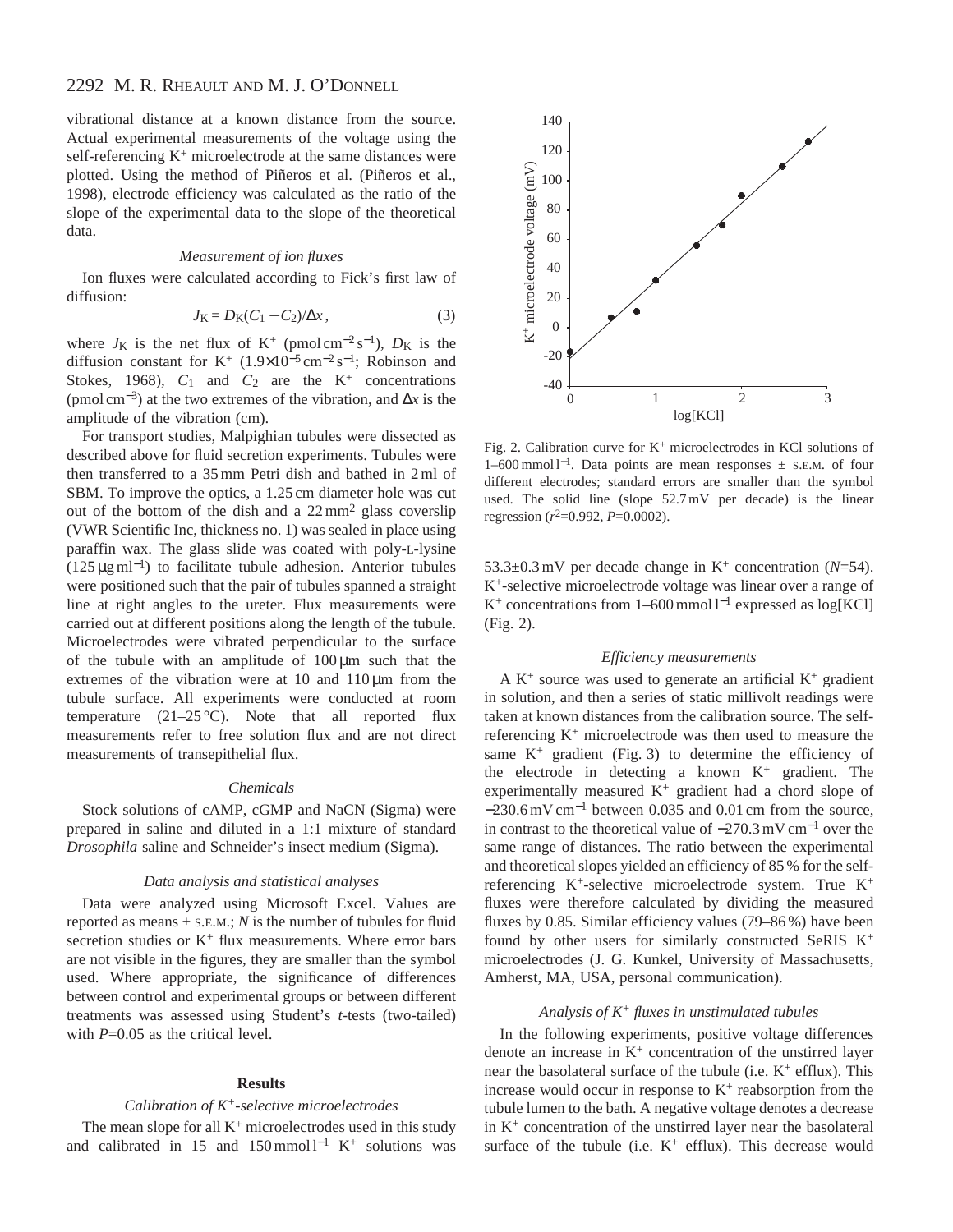result from K+ secretion from the bath to the lumen of the tubule.

### *Temporal analysis of K<sup>+</sup> fluxes in unstimulated tubules*

Scans of single sites in the lower (reabsorbtive), main (secretory) and distal (nonsecretory) segments of the Malpighian tubule are shown in Fig. 4. The voltage difference was positive when the self-referencing  $K^+$ -selective microelectrode was moved into the unstirred layer near the surface of the lower segment (Fig. 4A), indicating accumulation of  $K^+$  in the unstirred layer adjacent to the basolateral membrane of the tubule. This accumulation is consistent with an efflux of  $K^+$  from the tubule into the unstirred layer and, therefore, with  $K^+$ reabsorption from lumen to bath. The voltage difference was negative when the  $K<sup>+</sup>$ -selective microelectrode was moved into the unstirred layer near the surface of the main segment (Fig. 4B), indicating a reduction of  $[K^+]$  in the unstirred layer adjacent to the tubule. This reduction is consistent with an influx of  $K^+$  into the tubule and, therefore, with  $K^+$  secretion by the main segment. Repeated scans of the distal segment of tubules showed no significant voltage difference when the electrode was moved into the unstirred layer near the tubule surface (Fig. 4C). Accordingly, no significant influx or efflux and, therefore, no secretion or reabsorption, was evident in the distal segment of anterior Malpighian tubules.

It is important to point out that, in all these experiments, the electrode response was rapid and stabilized in less than 10 s when the probe was moved from the bath to the tubule surface and *vice versa* (Fig. 4). The oscillations in  $K^+$ microelectrode voltage observed in the lower tubule (Fig. 4A) were much slower than the

response time of the electrode and must, therefore, have reflected actual oscillations in  $K^+$  flux. The frequency of  $K^+$ microelectrode voltage oscillations was 1.2±0.05 min−<sup>1</sup> (*N*=8). Similar frequencies of voltage oscillation and muscle contraction were seen in 8 of 10 lower tubules. In the remaining two lower tubules, the voltage of the selfreferencing  $K^+$  microelectrode was stable at approximately 250 µV and there were no voltage oscillations or muscle contractions. In a separate series of experiments, the muscular ureter of the tubule contracted with a frequency of 22±1 contractions min−<sup>1</sup> (*N*=8).

### *Spatial analysis of K<sup>+</sup> flux in unstimulated tubule segments*

In these experiments, the spatial distribution of  $K^+$  flux along the lower, main and distal segments of unstimulated tubules was studied. Each of 4–8 sites in each segment was



Fig. 3.  $K^+$  microelectrode voltage difference as a function of distance from a  $K^+$ source. Experimental measurements (open circles) were made by vibrating the microelectrode through an amplitude of  $100 \mu m$  at each distance. Theoretical values (filled circles) were calculated according to the following equation:  $\Delta V = S[(-U)/(C_B r^2 + Ur)]/2.3$ , where  $\Delta V$  is the change (mV) over the vibration excursion, *S* is the slope of the electrode, *r* is the distance from the source,  $\Delta r$  is the amplitude of the vibration,  $C_B$  is the background activity of  $K^+$  and  $U$  is an empirical constant. The inset shows the calculation of the empirical constant *U*. Static measurements were made at a series of distances from the source, and the millivolt outputs were then converted to activity values. A plot of these activity (*C*) values *versus* the inverse of the distance from the  $K^+$  source  $(1/r)$  yields a line with a slope of *U*, according to the equation:  $C=C_B+U/r$ , where  $C_B$  is the background activity of K+ (20 mmol l<sup>−</sup>1) and *U* (µmol cm<sup>−</sup>2) defines the diffusion characteristics of the gradient source  $(r^2=0.969, P<0.0001)$ . Using the method of Piñeros et al. (Piñeros et al., 1998), electrode efficiency (85 %) was calculated as the ratio of the slope of the experimental data (dashed line) to the slope of the theoretical data (solid line).

separated from the previously measured site by approximately 100  $\mu$ m.

Voltage differences in scans of all points in the lower segment were surprisingly variable, ranging from  $32\pm21 \,\mu\text{V}$  at site 7 of Malpighian tubule 1 to  $343\pm49\,\mu$ V at site 2 of Malpighian tubule 2 (Fig. 5). The highest  $K^+$  efflux averaged over all seven sites in this segment was seen in Malpighian tubule 2 and the smallest in Malpighian tubule 3. Average  $K^+$ reabsorption in lower segments of four other Malpighian tubules were between those of Malpighian tubule 2 and Malpighian tubule 3. Malpighian tubule 1 showed the greatest variation within a single Malpighian tubule. Variation within the lower segments of four other Malpighian tubules (not shown) was significant, but less dramatic than for Malpighian tubule 1.

Scans of the main secretory segment yielded voltages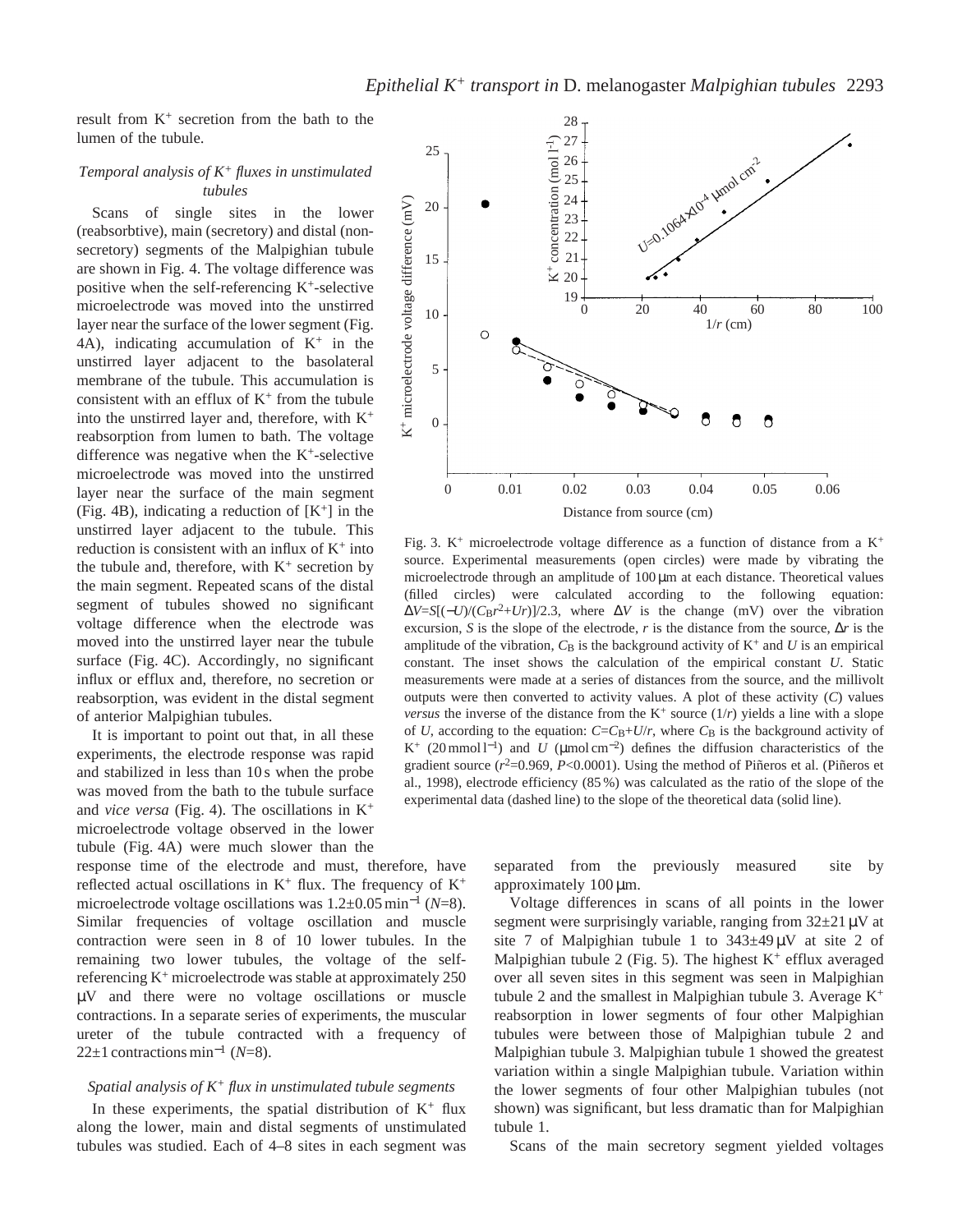

Fig. 4. Representative examples of  $K^+$  microelectrode voltage difference at single sites in the lower (A), main (B) and distal (C) segments of Malpighian tubules of *Drosophila melanogaster*. Bathing medium  $K^+$  concentration was 20 mmol l<sup>-1</sup> in all experiments. The electrode was vibrated through an amplitude of  $100 \mu m$  and positioned so that its point of closest approach was approximately  $10 \mu m$  from the tubule surface (open horizontal bar) at each site. Hatched horizontal bars denote the background signal measured when the vibrating electrode was positioned 1000 µm from the tubule surface. Note that positive voltages denote increases in  $[K^+]$  of the unstirred layer relative to the bath and negative voltages denote decreases in  $[K^+]$  of the unstirred layer relative to the bath.

ranging from  $-36\pm10 \mu V$  at site 2 of Malpighian tubule 5 (Fig. 5) to  $-313\pm6\,\mu\text{V}$  at site 8 of Malpighian tubule 4 (Fig. 5), indicating that not all cells contribute equally to  $K^+$  secretion. However the spatial variability seen in the main segments that were scanned (Fig. 5; Malpighian tubules 4–6) was not as dramatic as that seen in the lower tubule (Fig. 5; Malpighian

tubules 1–3). The main segments of three other Malpighian tubules showed patterns and magnitudes of  $K<sup>+</sup>$  secretion intermediate between those of Malpighian tubule 4 and Malpighian tubule 6.

In contrast to the lower and main segments, the voltage differences measured adjacent to the basolateral membrane of the distal segment were not significantly different from 0 mV (Fig. 5; Malpighian tubules 7–9), where 0 mV was the voltage difference measured in the bathing medium at a distance of 1000 µm from the tubule. Similar results were found for distal segments of eight other Malpighian tubules (results not shown).

Averaging of all points across each segment for all tubules yields a global mean voltage difference of  $137\pm10\,\mu\text{V}$  for K<sup>+</sup> reabsorption in the lower segment,  $-218\pm7 \,\mu\text{V}$  for K<sup>+</sup> secretion in the main segment and  $20\pm7 \mu V$  in the non-secretory distal segment. The latter value was not significantly different from zero. The voltage differences correspond to changes in K<sup>+</sup> concentration of +0.7 % for the lower segment and −1 % for the main segment. Corresponding fluxes are 255 pmol cm−<sup>2</sup> s−<sup>1</sup> for the lower segment and  $-406$  pmol cm<sup>-2</sup> s<sup>-1</sup> for the main segment (Fig. 6).

### *Effects of stimulation or inhibition of K<sup>+</sup> flux*

A representative example of the effects of 1 mmol l−<sup>1</sup> cAMP on voltage differences and  $K^+$  flux at six different principal cells on the main segment of a single tubule is shown in Fig. 7. Although cAMP significantly increased  $K^+$  flux at sites 1–5, it had no significant effect at site 6. On average, the  $K^+$  influx near the principal cells of the main segment increased by 36 % in response to cAMP. In four out of five tubules, there was at least one site that did not respond to cAMP, while in the remaining tubule all sites responded to stimulation.

The results of inhibition with 1 mmol l<sup>-1</sup> NaCN or stimulation with 1 mmol l<sup>-1</sup> cAMP or cGMP on fluxes averaged across all sites within each segment of isolated Malpighian tubules are shown in Fig. 8. The active nature of  $K<sup>+</sup>$  reabsorption in the lower segment was indicated by the 95 % reduction in K<sup>+</sup> flux in the presence of 1 mmol  $l^{-1}$ NaCN. Stimulation with cAMP or cGMP did not significantly change  $K^+$  reabsorption in the lower segment of the tubule (Fig. 8A).

In the main segment, NaCN completely blocked  $K^+$  influx. Fluid secretion by both unstimulated and cAMP (1 mmol l<sup>−</sup>1) stimulated tubules was blocked completely within 10 min by 1 mmol l−<sup>1</sup> NaCN (*N*=10–15 tubules). Stimulation of the tubule with cAMP significantly increased  $K^+$  influx into the main segment by 36%, and cGMP significantly increased  $K^+$  influx into the main segment by 24 % (Fig. 8B). Cyclic GMP increased fluid secretion rates by 29 %, from 0.36±0.03 to 0.47±0.03 nl min<sup>−</sup>1. However, cAMP increased fluid secretion rates by 70 %, from 0.33±0.04 to 0.57±0.07 nl min−<sup>1</sup> (*N*=15 tubules). The basis for the difference in stimulation of  $K^+$  flux and secretion rate by cAMP is discussed below.

In the distal segment,  $K^+$  flux was negligible before and after the addition of NaCN. Stimulation with cAMP or cGMP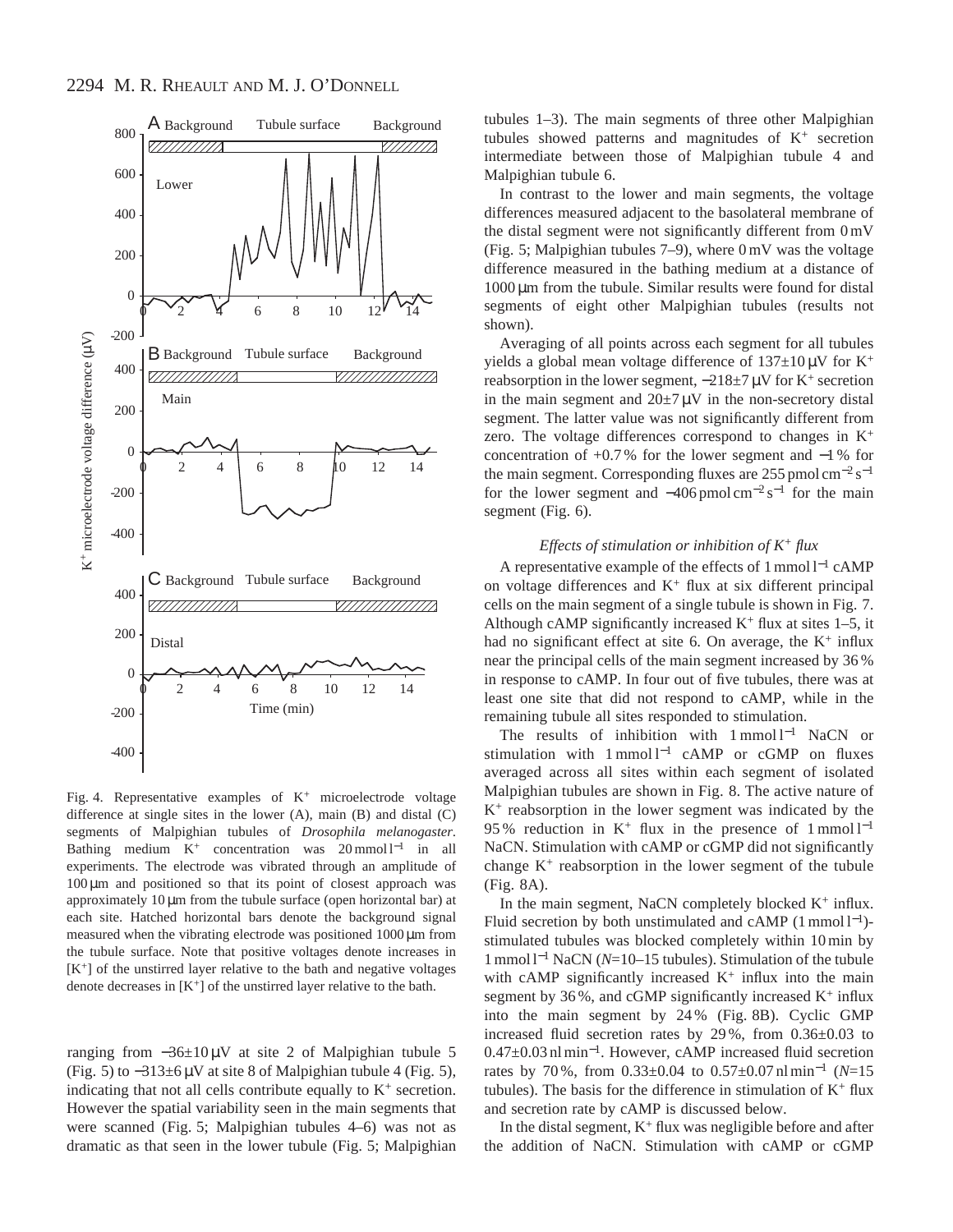

*Epithelial K<sup>+</sup> transport in D.* melanogaster *Malpighian tubules* 2295

Fig. 5. Representative spatial scans of  $K^+$  microelectrode voltage difference along the lower (MT1–3), main (MT4–6) and distal segments (MT7–9) of the Malpighian tubules (MT) of *Drosophila melanogaster*. Segments were divided into 4–8 sites 100 µm apart, with site number 1 in all cases closest to the ureter. Note that positive voltages denote increases in  $[K^+]$  of the unstirred layer relative to the bath and negative voltages denote decreases in  $[K^+]$  of the unstirred layer relative to the bath.





Fig. 6. Global mean  $K^+$  flux values calculated from the voltage differences for the lower, main and distal segments. Only the flux values for the lower and main segments are significantly different from zero ( $P > 0.05$ ). Values are means  $\pm$  s.e.m.,  $N = 34 - 56$  sites on 6–11 tubules for each segment.

Fig. 7. Representative effects of 1 mmol l−<sup>1</sup> cAMP on K<sup>+</sup> flux in the main segment of a Malpighian tubule of *Drosophila melanogaster*. Filled columns represent flux values prior to cAMP stimulation. Open columns represent flux values after the addition of cAMP. K<sup>+</sup> flux rates were significantly increased by cAMP at sites 1–5 (open *versus* closed columns) but not at site 6. Similar patterns were seen for all other tubules studied. Values are means  $\pm$  s.E.M.,  $N=27$  sites on five tubules  $(P>0.05)$ .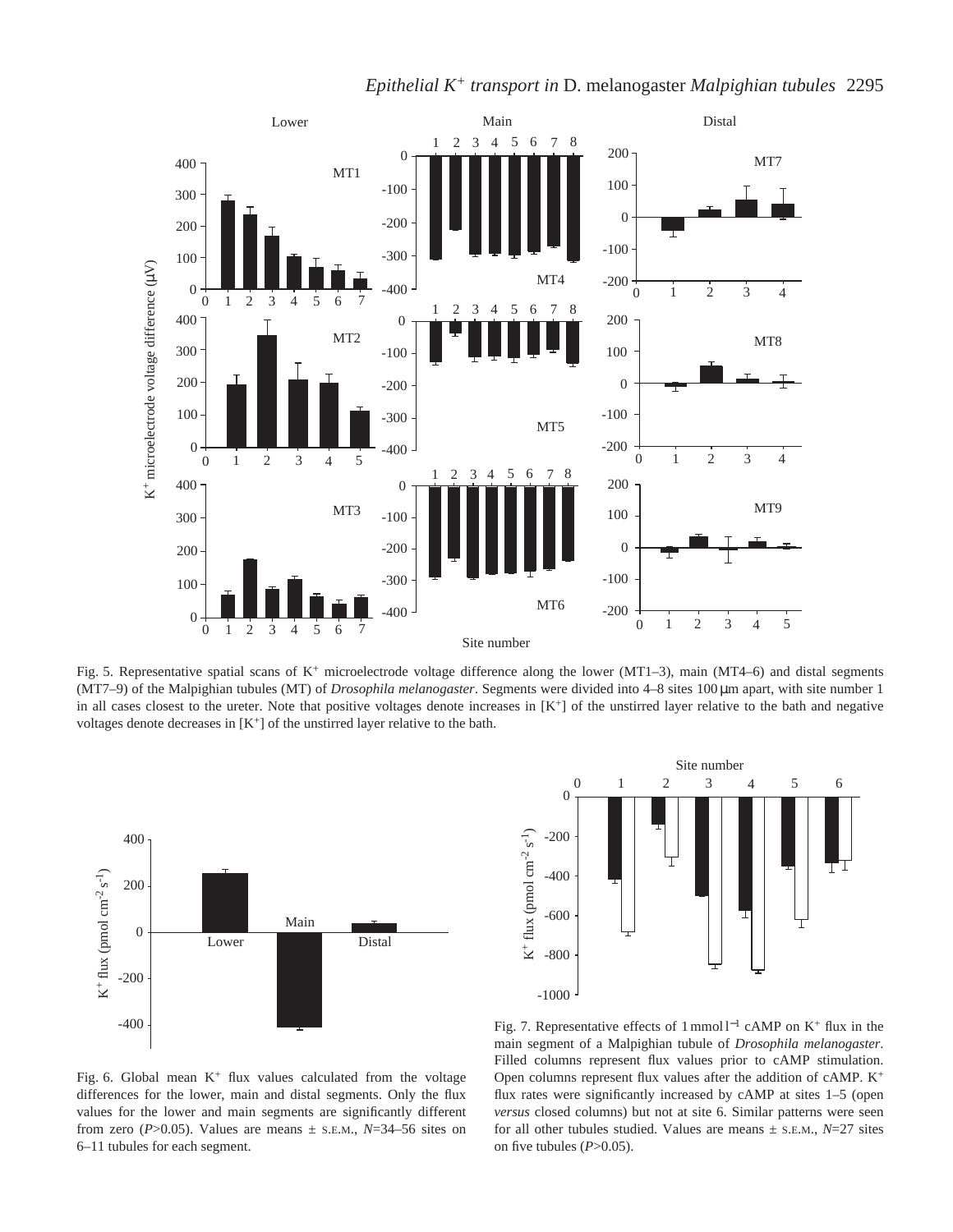

Fig. 8. Effects of 1 mmol l−<sup>1</sup> NaCN, cAMP and cGMP on voltage differences measured by self-referencing K<sup>+</sup> microelectrodes. (A) In the lower segment, only NaCN significantly altered K<sup>+</sup> microelectrode voltage (*N*=18–24 sites on 5–6 tubules). (B) In the main segment,  $K^+$  microelectrode voltage was altered significantly (*P*>0.05) by NaCN, cGMP and cAMP (*N*=16–27 sites on 4–8 tubules). (C) In the distal segment, none of the stimulants or inhibitors had a significant effect on  $K^+$  microelectrode voltage  $(N=10-15$  sites on 3–5 tubules). Values are means  $\pm$  s.E.M. Note that positive voltages denote increases in  $[K^+]$  of the unstirred layer relative to the bath and negative voltages denote decreases in  $[K^+]$  of the unstirred layer relative to the bath.

caused no increase or decrease in  $K^+$  flux in the distal segment (Fig. 8C).

## *K+ fluxes for unstimulated and stimulated principal cells and stellate cells*

Previous studies indicate that stellate cells are involved in transepithelial Cl<sup>−</sup> secretion and are not involved in K<sup>+</sup> transport (O'Donnell et al., 1996; O'Donnell et al., 1998).



Fig. 9. Effects of 1 mmol l<sup>-1</sup> cAMP on K<sup>+</sup> fluxes on adjacent principal and stellate cells in the main segment of the Malpighian tubules of *Drosophila melanogaster*. The effects before (filled columns) and after (open columns) treatment with cAMP are shown. There is a significant (*P*<0.05) effect of cAMP only on principal cells. Values are means  $\pm$  s.E.M.;  $N=19$  principal cells and five stellate cells in five tubules.

Prior to stimulation, there was no significant difference between K<sup>+</sup> fluxes at sites adjacent to principal cells and that at sites adjacent to nearby stellate cells in the same tubule (Fig. 9). After stimulation with 1 mmol  $l^{-1}$  cAMP, K<sup>+</sup> flux adjacent to principal cells increased significantly by 20 % (Fig. 9). K+ flux adjacent to nearby stellate cells did not increase significantly.

The 'apparent  $K^+$  influx' adjacent to stellate cells was unexpected. The explanation, discussed below, probably resides in the dimensions of the unstirred layer (and the  $K^+$ concentration gradient within it) relative to the dimensions of the cells. Preliminary scans of tubules (data not shown) indicated that gradients in  $K^+$  activity extended outwards for at least six tubule diameters (approximately  $200 \mu m$ ) from the basolateral surface of the tubule.

#### **Discussion**

The results show that self-referencing  $K^+$  electrodes provide a highly sensitive method for non-invasive analysis of  $K^+$ transport by the Malpighian tubules of *D. melanogaster*. Secretion of  $K^+$  by the main segment and reabsorption of  $K^+$ by the lower segment were both resolvable. Moreover, the stimulation of K+ transport by cyclic nucleotides has been confirmed, as has the energy-dependence of both  $K^+$  secretion and K+ reabsorption (Dow et al., 1994a; O'Donnell and Maddrell, 1995). Previous studies have shown that  $K^+$ transport by the large and rapidly transporting Malpighian tubules of *Rhodnius prolixus* can be measured using

# 2296 M. R. RHEAULT AND M. J. O'DONNELL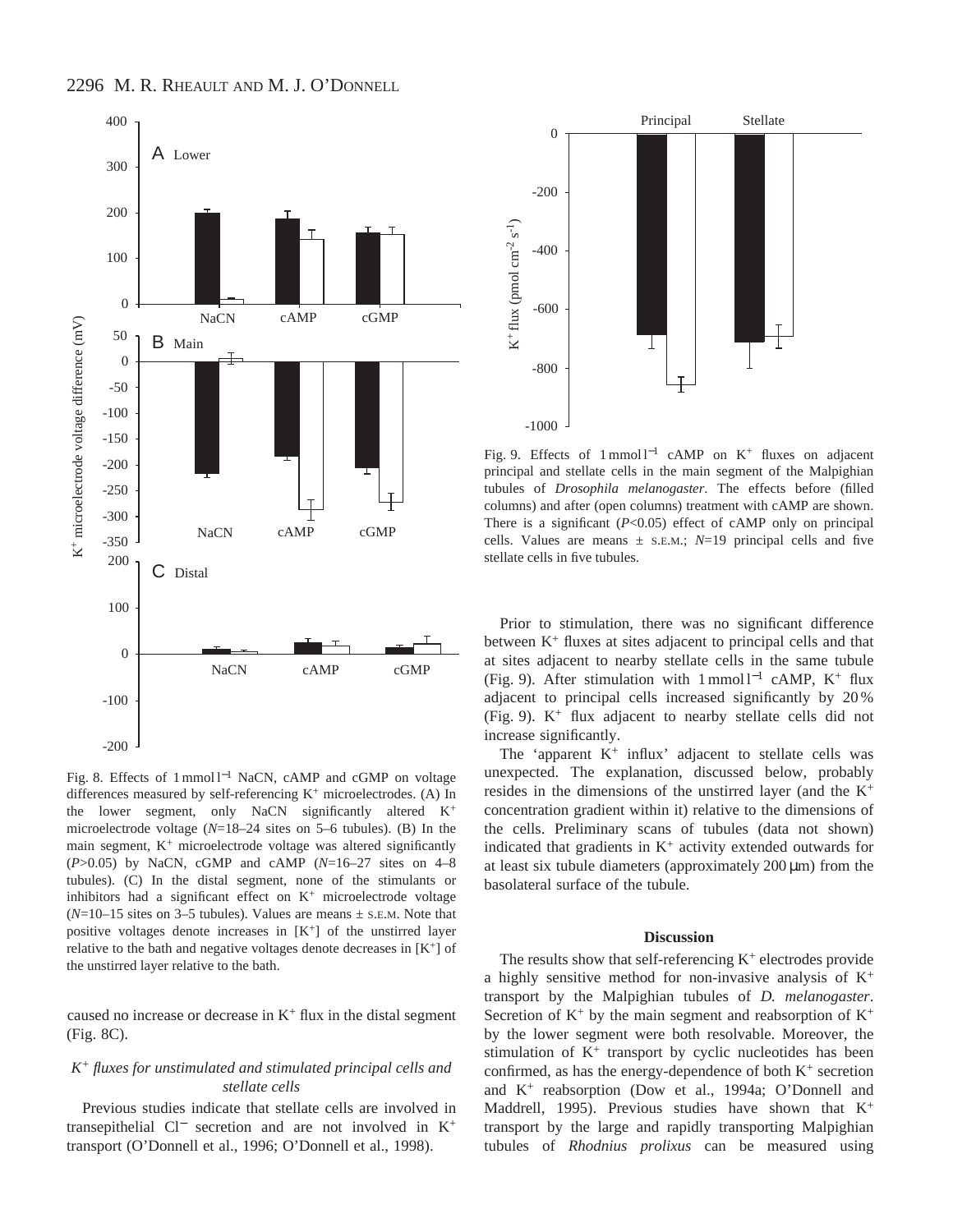extracellular static  $K^+$  microelectrodes. However, the gradients were very large. Reabsorption of  $K^+$  by the lower Malpighian tubule of *Rhodnius prolixus* leads to an accumulation of  $K^+$  in the unstirred layer to levels more than 400 % above those in the bath at a distance from the tubules (Collier and O'Donnell, 1997). Similarly,  $K^+$  secretion leads to a reduction in  $[K^+]$  in the unstirred layer to a level 16 % below that in the bathing saline. The SeRIS technique used in this study has been able to resolve differences in  $K^+$  concentration of approximately 1%. Importantly,  $K^+$  flux was resolvable even though the background level of  $K^+$  in SBM is relatively high  $(20 \text{ mmol } 1^{-1})$ . Data presented in this study and in previous studies (Collier and O'Donnell, 1997; Marcus and Shipley, 1994) indicate that changes in  $K^+$  concentrations in the unstirred layer are reliable indicators of changes in transepithelial  $K^+$  transport. However, they do not rule out the possibility that epithelial cells of Malpighian tubules sequester or store  $K^+$  in intracellular concretions and vesicles, as has been observed for other ions (Wessing et al., 1988; Dube et al., 2000).

### *Accuracy of the SeRIS measurements of K<sup>+</sup> flux*

The accuracy of the SeRIS technique for  $K^+$  flux measurement was assessed by comparing  $K^+$  fluxes calculated from fluid secretion data and those directly measured using the SeRIS system. Rates of fluid secretion by the Malpighian tubules of *D. melanogaster* were similar in this study to those observed previously (Dow et al., 1994a; Dow et al., 1994b; O'Donnell and Maddrell, 1995).  $K^+$  fluxes can be calculated by multiplying the measured fluid secretion rate (nl min<sup>−</sup>1) by the K<sup>+</sup> concentrations (mmol  $l^{-1}$ ) in the secreted fluid droplet. This value is then divided by the estimated surface area  $\text{cm}^2$ ) of the tubule to yield a  $K^+$  flux. Tubule surface area is estimated using the formula for the surface area of a cylinder (π*dl*, where *d* is diameter and *l* is length). Previous studies (O'Donnell and Maddrell, 1995), in which secretion rates were similar to those observed in the present study, indicated that the  $K^+$  flux into the main segment is 254±53 pmol cm<sup>-2</sup> s<sup>-1</sup> and that the K<sup>+</sup> flux out of the lower segment is 152±41 pmol cm−<sup>2</sup> s<sup>−</sup>1. The lower segment thus reabsorbs 60% of the  $K^+$  secreted by the main segment. In the present study, direct measurement of  $K^+$  fluxes using the  $K^+$ -selective microelectrode yielded a  $K^+$  flux into the main segment of  $406\pm14$  pmol cm<sup>-2</sup> s<sup>-1</sup> and a K<sup>+</sup> flux out of the lower segment of  $255\pm19$  pmol cm<sup>-2</sup> s<sup>-1</sup>. This corresponds to a 63% recovery of  $K^+$ , which is very close to the value calculated by the previous method.

It should be noted that  $K^+$  flux measured by the SeRIS technique for the main segment is 1.6 times that calculated from measurements of fluid secretion rate and secreted fluid  $K^+$  concentration. Similarly, the  $K^+$  flux measured by SeRIS microelectrodes for the lower segment is 1.7 times that calculated from fluid secretion rate and secreted fluid K<sup>+</sup> concentration. The discrepancy between the two techniques indicates higher transport rates in the tubules used for SeRIS measurements. The discrepancy may simply reflect the approximations inherent in previous calculations of tubule

surface area (O'Donnell and Maddrell, 1995). An alternative explanation is that  $O_2$  and metabolites such as glucose may have greater access to the Malpighian tubule cells during SeRIS measurements than during fluid secretion experiments. As a result of the move, wait and sample protocol employed by the SeRIS technique, a small amount of localized stirring is created whenever the probe moves to a new site. This movement mixes the unstirred layer slightly and may thus increase the concentration of metabolites in the unstirred layer adjacent to the metabolically active tubules. This argument is supported by the finding that both the  $K^+$  flux into the main segment and that out of the lower segment increase by a similar factor, resulting in higher absolute values for flux but similar ratios to those of fluid secretion studies.  $K^+$  fluxes measured by SeRIS microelectrodes may also be higher because the large surface area of bathing media may permit higher oxygen tensions to be maintained than is the case for small droplets under paraffin oil.

### *K+ flux in the distal segment of Malpighian tubules*

Previous studies (Dow et al., 1994b) have shown that the distal segment of the Malpighian tubules of *D. melanogaster* is non-secretory. The self-referencing K+-selective microelectrode has provided the first direct evidence that the distal segment is not only non-secretory but is also nonreabsorptive. This finding could not have been revealed using Ramsay secretion assays (Ramsey, 1952). The distal segment was also unaffected by putative stimulators and inhibitors of fluid secretion. Although these data support the hypothesis that the distal segment does not transport  $K^+$ , they do not rule out the possibility that this segment may perform some other vital physiological role such as transport or sequestration of other ions or organic solutes (Wessing et al., 1988; Dube et al., 2000). For example, the distal segment transports  $Ca^{2+}$  at very high rates (Dube et al., 2000).

### *Temporal analysis of K<sup>+</sup> flux in Malpighian tubules*

Temporal scans of the lower segment showed oscillations in SeRIS microelectrode voltage that reflected oscillations in K+ flux (Fig. 4A). Our tentative explanation for the oscillations in flux is based upon the action of the ureter as a muscular sphincter. When this sphincter is closed,  $K^+$  reabsorption by the lower tubule progressively reduces the  $K^+$  concentration of the luminal fluid. Over time, the rate of reabsorption will decline, because the source of  $K^+$  in the lumen is being depleted. There is, therefore, a gradual slowing in the rate of  $K^+$  reabsorption, and this is seen as a reduction in  $K^+$  efflux measured by the SeRIS microelectrode. When the ureter opens, fluid within the lumen of the lower segment is released into the bath and replaced by  $K^+$ -rich fluid moving downstream from the main segment. The rate of  $K^+$  reabsorption thus increases until the next closing of the ureter. Validation of this hypothesis is complicated by the high frequency of observed ureter contractions relative to the time required for  $K^+$  flux measurements using the SeRIS technique. Resolution of an oscillation in  $K^+$  flux required measurements at two successive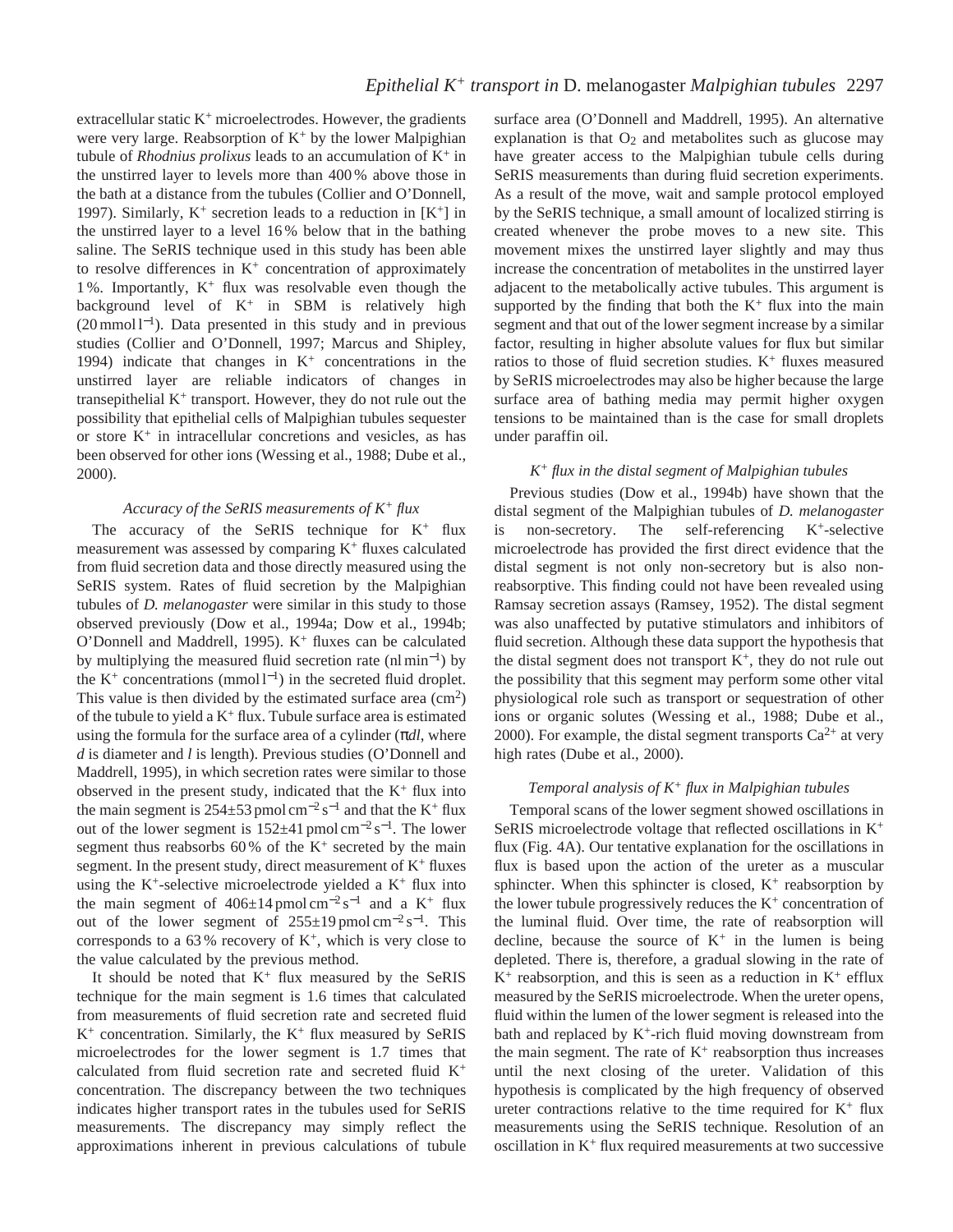# 2298 M. R. RHEAULT AND M. J. O'DONNELL

troughs and the intervening peak, for example. Each flux measurement required 14 s, so one oscillation in flux could be measured every 42 s. Accordingly, the maximum resolvable frequency was 1.4 oscillations min<sup>−</sup>1. The frequency of 1.2 oscillations in flux per minute observed was very close to this predicted maximum. However, it should be noted that, because of the time required for acquisition of voltage measurements, the SeRIS technique may underestimate the frequency of oscillations in K+ flux.

### *Spatial analysis of K<sup>+</sup> flux in Malpighian tubules*

Spatial scans of  $K^+$  flux in both unstimulated and stimulated tubules indicated pronounced heterogeneity of K<sup>+</sup> transport across segments that are morphologically and ultrastructurally homogeneous. Unstimulated tubules showed a highly variable pattern of  $K^+$  flux adjacent to the lower segment. Variations in K+ flux adjacent to the main segment were evident, albeit less dramatic. These findings were unexpected for a number of reasons. First, one would expect that a tubule region that is morphologically homogeneous would be physiologically homogeneous. However, there is a precedent for physiological discontinuities in epithelia of apparently uniform ultrastructure. Reabsorption of KCl by the lower segment of the Malpighian tubule of *Rhodnius prolixus* has been shown to be restricted to the lower third of the length of the lower segment (Maddrell, 1978). Osmotic permeability also varies along the length of the lower segment (O'Donnell et al., 1982). What is noteworthy, however, is that previous studies (Collier and O'Donnell, 1997; Maddrell, 1978) showed a predictable pattern of  $K^+$  reabsorption along the length of the lower segment of the Malpighian tubules of *Rhodnius prolixus*. In contrast, our study revealed that both the lower and main segments of the Malpighian tubules of *D. melanogaster* exhibit highly variable patterns of  $K^+$  flux along their lengths.

One possible explanation for variability in  $K^+$  transport within main and lower segments may be found in previous work (Sözen et al., 1997), which demonstrated that morphologically homogeneous cells of *D. melanogaster* tubules show genetic heterogeneity. This finding is important because it suggests that the variability in physiology observed in our study may reflect genetic heterogeneity. In other words, not all cells within each segment have the same  $K^+$  transport capability. Further evidence for physiological heterogeneity was evident in responses to stimulation with cAMP. Measurements of  $K^+$  flux indicated that not all the principal cells in the main segment responded equally to cAMP stimulation.

### *Effects of cyclic nucleotides and metabolic inhibition on K<sup>+</sup> flux*

Inhibition of  $K^+$  flux in the main segment by addition of NaCN, a metabolic inhibitor, mirrored the effect of NaCN on fluid secretion. The ability of NaCN to completely block active fluid secretion and  $K^+$  flux can be traced back to the principal cells of the main segment. The current model, now generally accepted, is that the central role in active transport of cations is accomplished by an apical vacuolar type H+-ATPase (Bertram et al., 1991; Bowman et al., 1988) confined to the principal cells (Sözen et al., 1997). The proton gradient maintained by this H+-ATPase provides the energy source for the secondary active transport of  $K^+$  from cell to lumen through a  $K^+/H^+$  antiporter. It is apparent that, if cell metabolism is inhibited by NaCN, both fluid secretion and  $K^+$  flux should be inhibited, as observed in our study. The blocking of  $K^+$ reabsorption in the lower segment by NaCN is consistent with previous studies showing that reabsorption is also a process of active transport (O'Donnell and Maddrell, 1995).

A comparison of the effects of cAMP on  $K^+$  flux and fluid secretion rates reveals an unexpectedly low correlation. Cyclic AMP increased fluid secretion rates by 70 % but increased K+ influx in the main segment by only 36 %. The difference in these values may be due to transport of ions or osmolytes other than K+. Such transport would contribute to the secretion of osmotically obliged water, but would not affect the K+ selective flux measurements. These results raise the intriguing possibility that cAMP may modulate V-ATPase activity in principal cells (O'Donnell et al., 1996) and may also preferentially stimulate the transport of organic or inorganic osmolytes other than K<sup>+</sup>. The first messenger leading to cAMP production in principal cells is unknown.

Cyclic GMP raised the secretion rate by 29 %, closely mirroring the 24 % increase in  $K^+$  influx into the main segment. This result combined with the effect of cAMP above supports the currently held opinion that cGMP is the natural second messenger that responds to the endogenous peptide CAP2b (Davies et al., 1995). Our results also show that neither cAMP nor cGMP altered the extent of  $K^+$  reabsorption by the lower tubule. At present, it is not known whether  $K^+$  reabsorption can be modulated by hormonal signals.

Although stellate cells have been proposed as the transcellular routes of Cl<sup>−</sup> conductance (O'Donnell et al., 1998), the K+-selective microelectrode detected an 'apparent' K+ influx adjacent to stellate cells. The explanation may reside in the relative dimensions of the cells and the unstirred layer K+ gradient produced by active transport. In the present study, we found that gradients in  $K^+$  activity could be measured as far as  $200 \mu m$  from the basolateral surface of the tubule. As a result, there is extensive overlap of concentration gradients produced by adjacent K+-transporting principal cells, each of which is approximately  $30 \mu m$  in length and width. In other words, the 'apparent' K<sup>+</sup> influx associated with a stellate cell may be due to  $K^+$  transport of the surrounding principal cells. It is possible that, when  $K^+$  transport is stimulated by cAMP, the  $K^+$  concentration gradient is steeper and more sharply defined spatially, so that a  $20\%$  increase in K<sup>+</sup> flux over principal cells is detectable. In contrast, this smaller increase may not be detectable over stellate cells because of a blunting of the K<sup>+</sup> activity gradient as a result of the presence of a cell not itself contributing to  $K^+$  transport.

To summarise, this paper provides evidence for temporal and spatial heterogeneity in  $K^+$  transport by the Malpighian tubules of *D. melanogaster*. Not all cells in the main segment